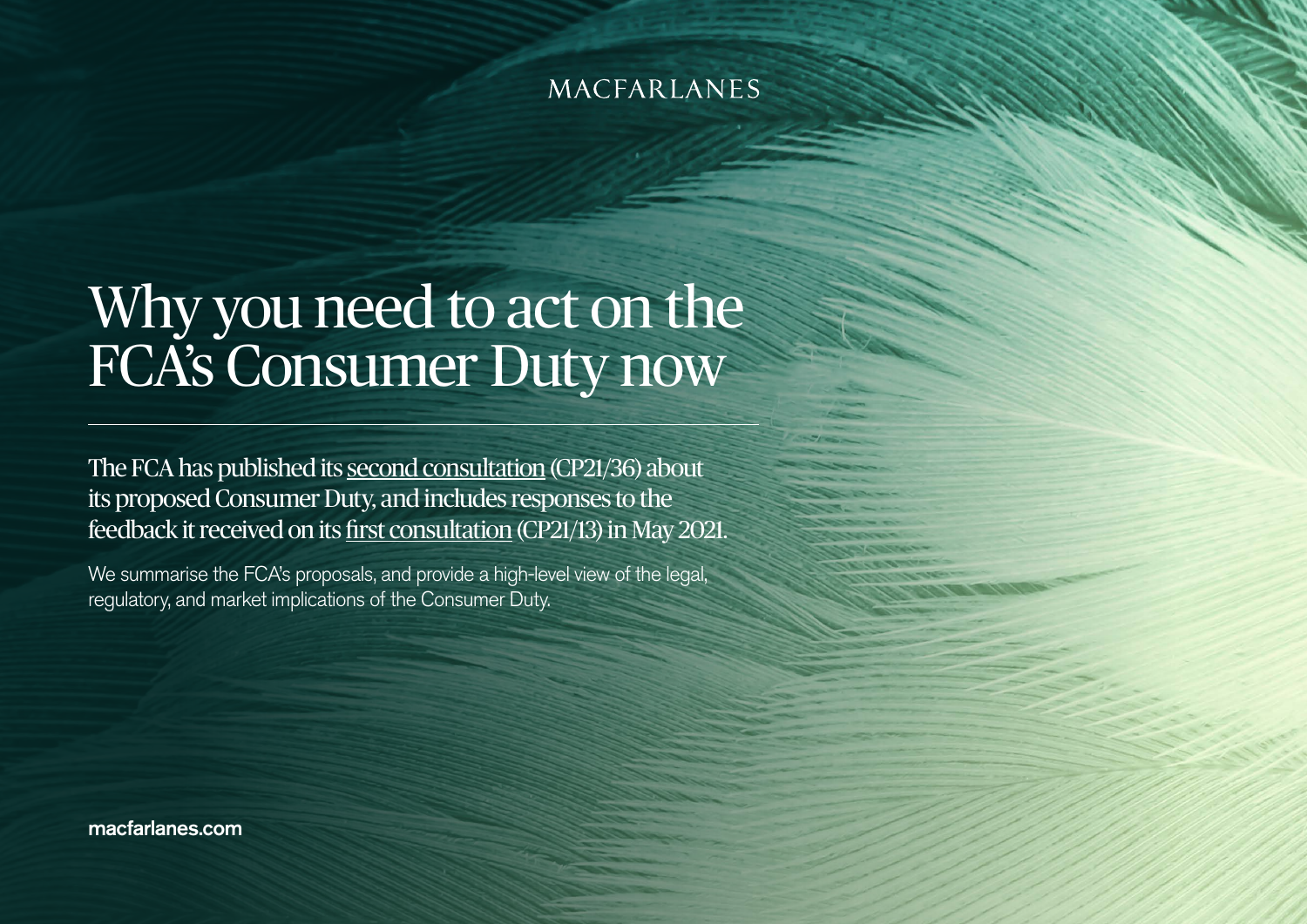# Why you need to act on the FCA's Consumer Duty now

The Consumer Duty is due to be implemented by 30 April 2023 and its form is not likely to change substantially.

Given the time required by firms to be ready for the changes, the likelihood that the FCA will want to use its new powers to demonstrate their use and effectiveness, and the potentially severe consequences of breaching the Consumer Duty, we recommend that firms that have, or expect to have, retail customers prepare now.

Importantly, the new duty will also catch firms in a distribution chain with end retail customers, even where those firms do not have a direct contractual relationship with, or treat as their regulatory client, the retail customer. Many firms will therefore need to make changes to their arrangements even though they do not have retail clients.

# What is the purpose of the Consumer Duty?

The FCA's aim in introducing the new rules is to create a higher standard of consumer protection in retail markets and to reduce the level of harm to retail consumers. In CP21/36 the FCA stresses that it cannot meet this objective without new rules and emphasises that a "reset" is needed, backed up by assertive supervisory and enforcement action. Fundamentally, the FCA is not satisfied with the consumer outcomes it is seeing against the baseline of existing requirements under the Principles, PROD and the existing COBS and ICOBS client best interest rules and it wants standards to rise.

The Consumer Duty is therefore envisaged to address a wide range of problems, from consumers receiving inadequate information from the firms that they deal with, through to receiving poor service and being mis-sold products and services.

Part of the FCA's rationale in framing a broad duty is to force firms to place the consumer at the centre of their business, rather than focusing on a "what can we get away with" attitude to compliance with detailed conduct rules. Instead, there is a focus on "getting it right first time". The FCA also hopes that the Consumer Duty will be "future-proof"; that is, broadly applicable regardless of changes in technology and market practice.

Several long-term developments provide the context for this policy initiative. First, the FCA's remit has expanded substantially to include consumer credit firms and encompass around 51,000 regulated firms. Second, there have been several high-profile failures of regulated firms, including Woodford and London Capital & Finance, for which the regulator has received substantial criticism. Third, the Financial Services Compensation Scheme (FSCS) has paid out significant amounts to consumers who have suffered harm, and with it, the FSCS levy has grown rapidly, to the complaints of the industry. Fourth, the £38bn payout by credit providers for the systemic product failures of payment protection insurance (PPI) has demonstrated to regulatory policy makers that additional tools to force financial services businesses to think very carefully about their retail customers are justified in the public interest.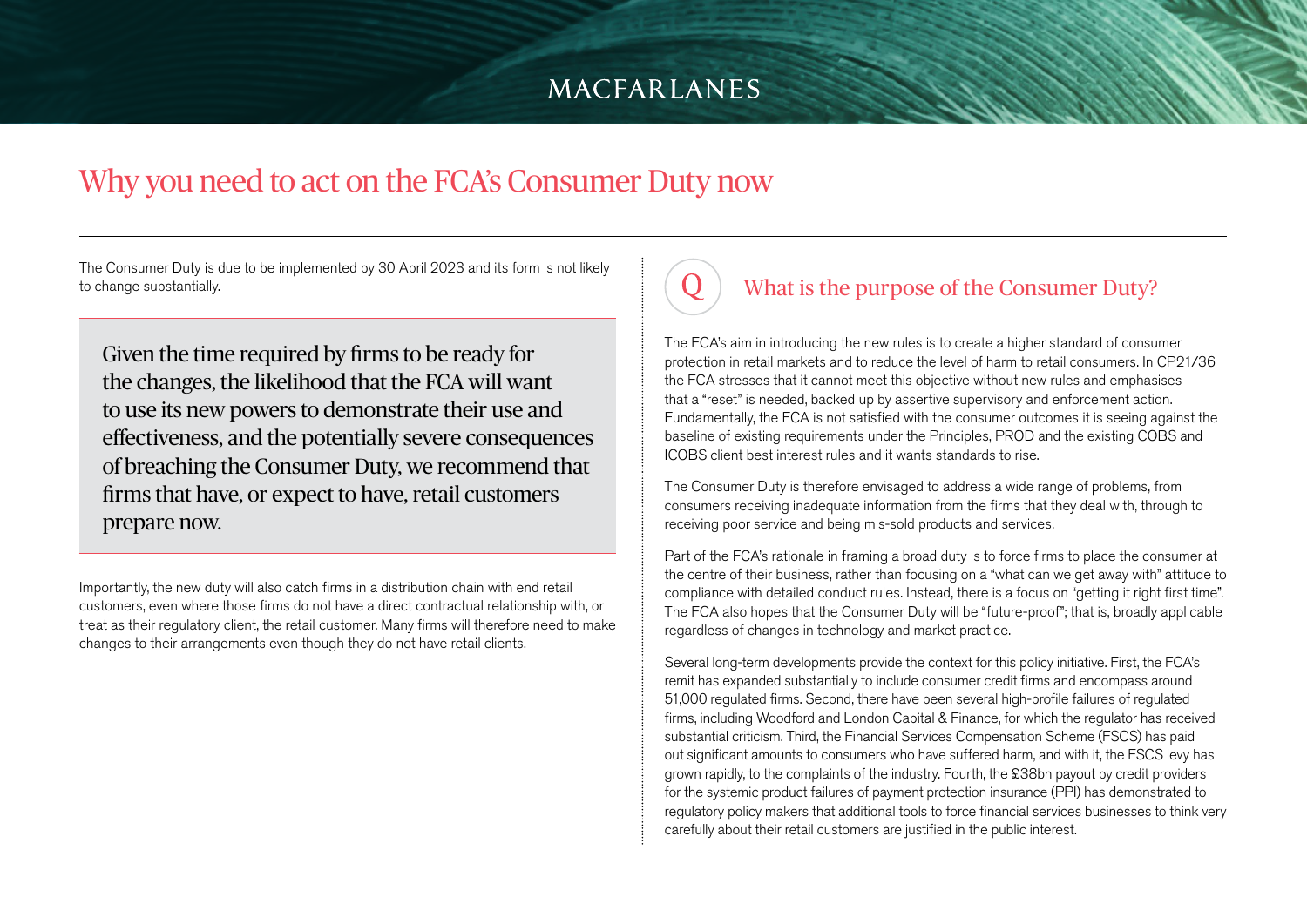The regulator's challenge is to deliver a policy that can cover all regulated retail firms, while providing sufficient detail as to be practical. The undoubted intention is to push more responsibility on to firms for their good behaviour, now that close supervisory scrutiny is not possible for so many regulated firms, while holding out the general threat of enforcement. The quid pro quo for the industry is a hoped-for reduction in the numbers of bad actors in the market, and consequently fewer FSCS pay-outs and reputational damage incurred by wellbehaved firms.

The new proposals are, however, also intended to allow regulatory flexibility for the FCA and it has expressly stated that it expects the implementation process to be "iterative" as it works with firms and other stakeholders such as the Ombudsman to identify examples to help firms embed the Consumer Duty. For firms this raises the prospect of a degree of uncertainty around compliance with the new requirements and we offer our thoughts on firms' implementation projects below.

### What does the Consumer Duty require?



The Consumer Duty comprises three related elements.

#### **1. A Consumer Principle**

A broad statement of the standards of behaviour expected from firms. After consultation, the FCA has settled on: "A firm must act to deliver good outcomes for retail clients".

### **2. Cross-cutting rules**

A development of the Consumer Principle across the various areas of firm conduct. Rules that would require firms to take reasonable steps: (i) to act in good faith; (ii) to avoid foreseeable harm to customers; and (iii) to enable customers to pursue their financial objectives.

#### **3. Four outcomes**

Further detailed expectations for the firm-consumer relationship. A set of rules and guidance that will determine firms' conduct in relation to (i) communications; (ii) products and services; (iii) customer service; and (iv) price and value.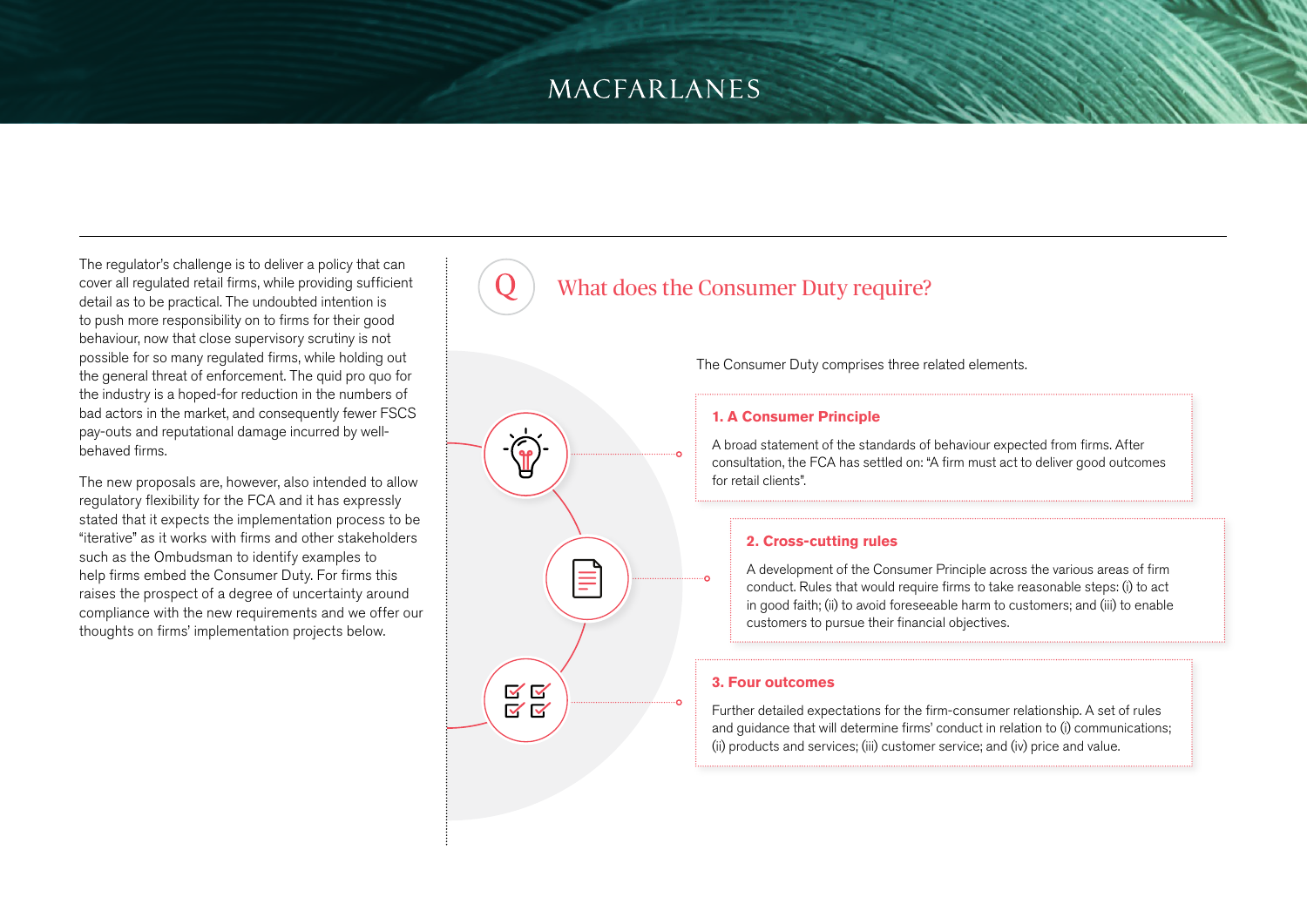The FCA will disapply its existing Principles 6 (a firm must pay due regard to its customers and treat them fairly) and 7 (a firm must pay due regard to the information needs of its clients and communicate information to them in a way which is clear, fair and not misleading) where new Principle 12 applies. This is because, in relation to retail customers, Principles 6 and 7 overlap with the Consumer Duty contained in Principle 12. The FCA has accepted the argument that it does not need duplicative content in its Principles to achieve its objectives. However, Principle 12 will be supported by extensive new rules and guidance (both Handbook and non-Handbook guidance) incorporating the existing Treating Customers Fairly outcomes and much new material which will require significant work by firms to assess their current and future business practices before and after the Consumer Duty takes effect in April 2023.

The Senior Managers and Certification Regime's individual conduct rules will also be amended to reflect the Consumer Principle and the cross-cutting rules.

In delivering the above, the standard expected to be achieved by firms according to the FCA is one of reasonableness, to a tortious standard, and so the question will be what might reasonably be expected of a hypothetical firm which is in the same position as the given firm which is being assessed for possible breach. The FCA also emphasises that the rules do not create a fiduciary duty where one does not already exist between a firm and its client. This is helpful.

The FCA initially proposed to introduce an accompanying private right of action but has reached the conclusion that the existing consumer redress system is likely to be more appropriate. The FCA is working with the Financial Ombudsman Service on improvements and holds out the option to introduce a private right of action in the future.

### Is this really new or is it just a relaunch of what has really always been FCA expectations?

Our view is that a well-run firm which already places customers and their interests, at the heart of its business model should not need to make extensive changes to its business. To that extent, the Consumer Duty is not fundamentally brand new.

However, the FCA has described its approach to the Consumer Duty as an iterative one, as outlined above. Consequently, at this stage, it is not possible to gauge the full impact of this recalibration in FCA's expectations. What is clear is that the requirements will have a broad reach, catching firms which:

- offer services and not just products to consumers. Many of the rules in PRIN 2A apply to "products". However the term "product" has a new definition under the Handbook Glossary which also covers the provision of a service in the course of a regulated activity. The reach of this is therefore broad and wider than current PROD rules for example; and
- do not have any retail client permissions or direct client relationships but hold a place in a distribution chain with consumers. This means that firms which have no retail expertise potentially and rely entirely on the "agent as client" rule under FCA Handbook will be caught by PRIN 2A. Their SMFs will need to be compliant with the changes in COCON.

Our view is that the majority of firms will need to enhance their processes, including in respect of the following key areas.

- **Identifying customer "need" or "demand"** prior to the launch or adaptation of a product or service. The business case for a new or changed offering will have to be customercentric. It is not enough just to have a general firm focused intention to boost revenues/ profits. There must be a demonstrable and well-researched customer need to be fulfilled.
- Firms' specification documents when launching or changing products or services. These will need to assess in detail all of the steps or actions, communications and customer support services which are provided in the lifecycle of the product or service. In our view, this is likely to extend the role of in-house counsel and compliance when signing off propositions from a legal and compliance perspective.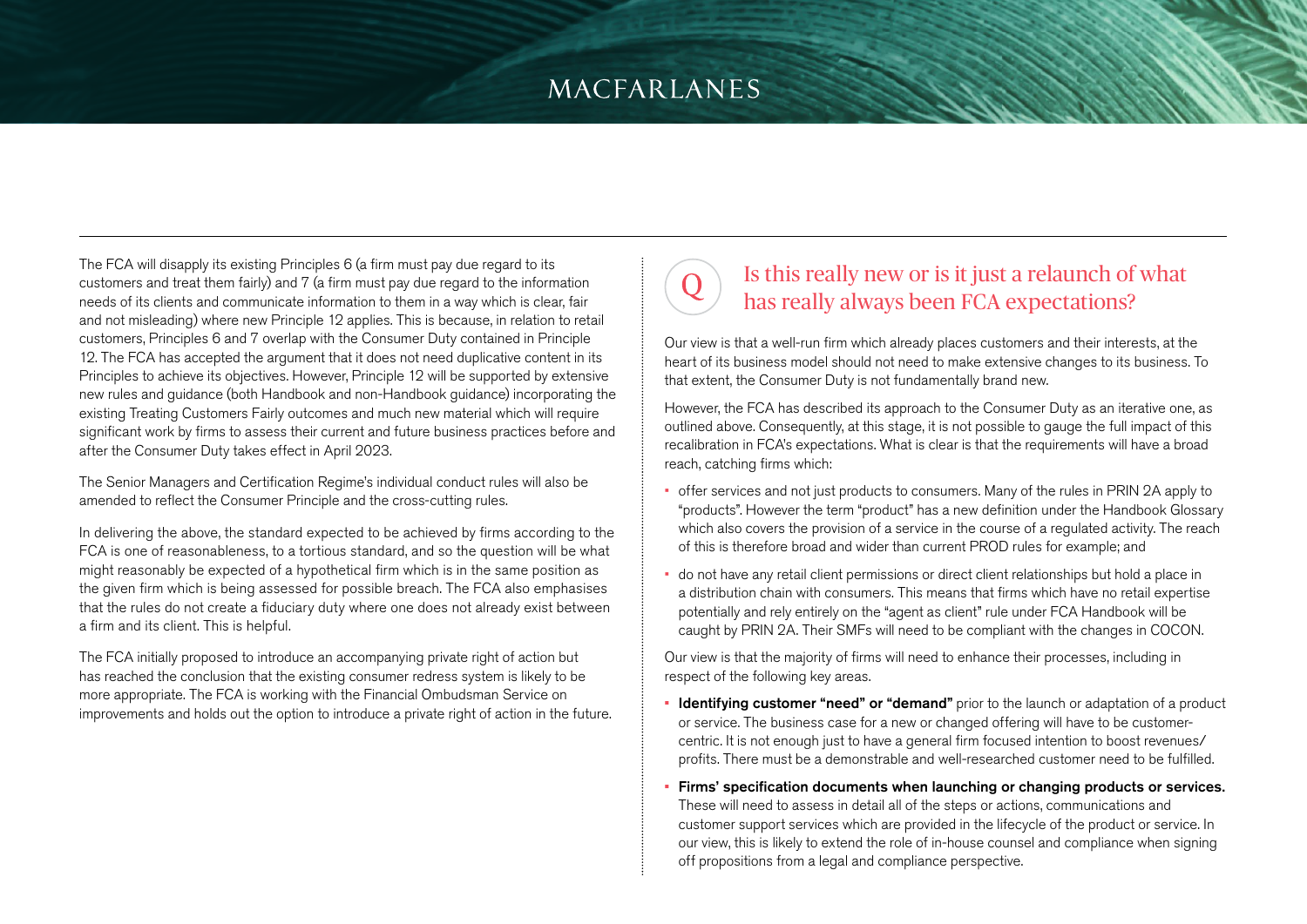- **Determining value.** The Consumer Duty imports "fair value assessments" which are familiar in the asset management industry due to the Asset Management Market Study and requirements in COLL 6.6. However, these assessments will extend more broadly into other sectors and, as outlined above, services as well as products.
- Robust testing and review. For many firms, product and service review processes will need to be enhanced. These processes must not pay lip service or just be designed to create a paper trail of governance. There needs to be an assessment of the outcomes for clients which will need to include robust scenario analysis and present both qualitative and often quantitative data, sufficient to be scrutinised by the firm's SMFs.
- Potentially vulnerable customer (PVC) policies. Firms will in our view need clear PVC policies which are tailored to the products and services being offered. These policies cannot set out theoretical good intentions to identify and look after vulnerable clients. They must leverage adjustments to the firm's approach to its products and services where required in order to secure good outcomes for those clients.

The above contains a sample of the steps we think firms should be taking. More generally, we recommend a "shoes of the consumer" test. SMFs and other individuals in a firm considering if a proposed action, service, or product is compliant with the Consumer Duty should ask themselves if they would personally be content as a recipient of that arrangement, disclosure, product or service and if they would consider that it represents a fair and reasonable outcome for them, and (taking into account all the circumstances), a good bargain. This does not of course mean that all potential harm for the consumer must be eliminated.

We also recommend a careful gap analysis approach to assessing the rules in the Draft Handbook Instrument annexed to CP 21/36 and applying these requirements against the arrangements each firm currently has in place. The rules should be considered and applied at product, service and arguably even "product or service feature" level and not just assessed at firm wide level. Notwithstanding our comments above about the extent of each firm's task to implement the Consumer Duty, in our view it is unlikely to be enough to view the Consumer Duty as a simple exercise in repapering PROD paragraphs in compliance manuals, distribution and co-manufacturing agreements and adding an additional line or two in compliance reports to the governing body. The new obligations call for a holistic assessment.

It is likely that implementation will also require firms to coordinate with others in the supply chain in many cases. Achieving compliance with the Consumer Duty may in many cases be something that firms cannot achieve as a solitary task.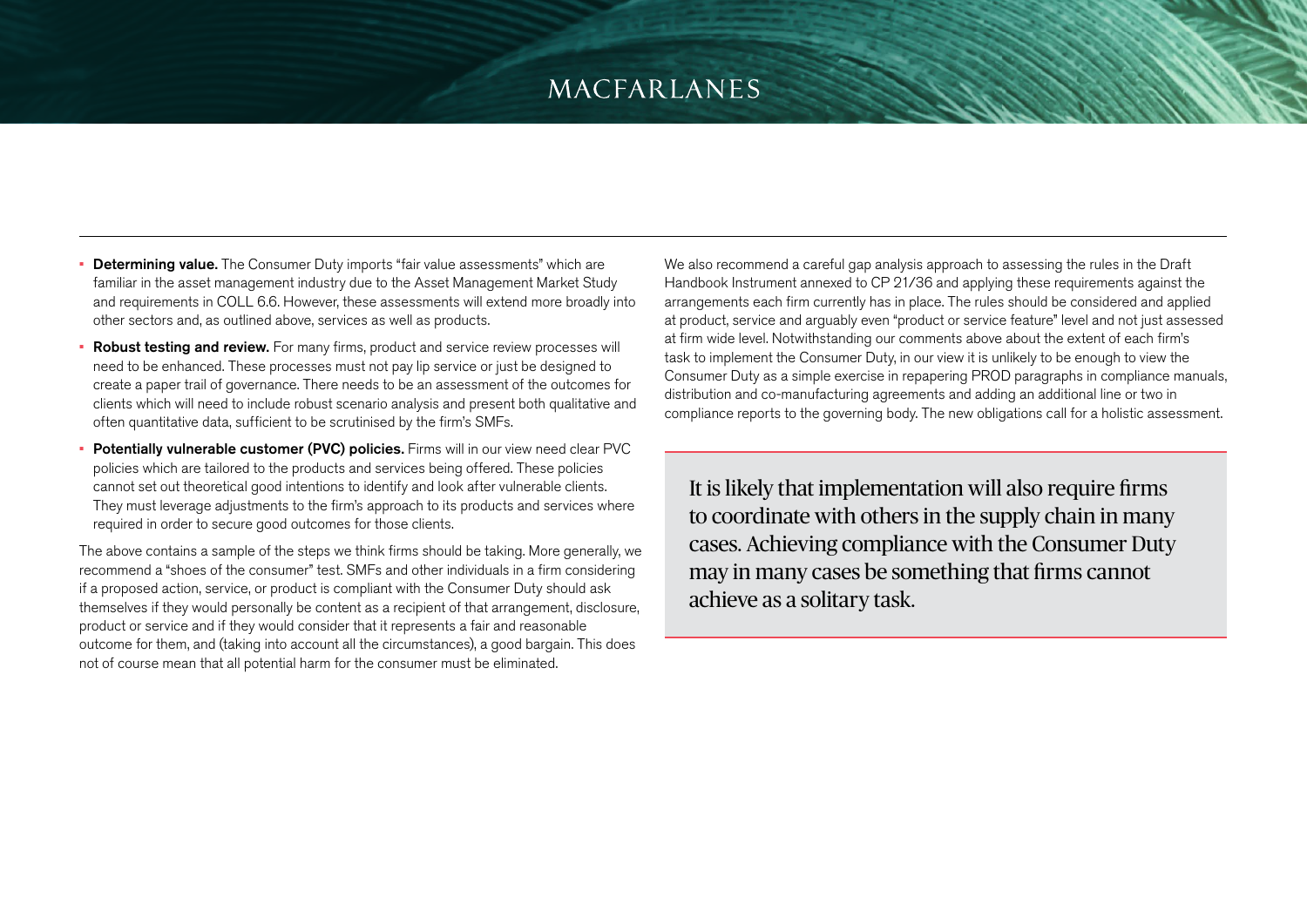### How will the Consumer Duty work in practice?

The FCA's second consultation seeks to clarify some of the practical issues raised in response to its first consultation. Some of these clarifications include the following expectations.

- That firms with retail clients will monitor their ongoing compliance with the Consumer Duty; specifically, to:
- identify and manage risks to good outcomes for consumers;
- spot bad outcomes and identify the root causes;
- have processes in place to change products, services, policies, and practices to address any risks or issues; and
- be able to demonstrate how they have identified and addressed issues leading to poor outcomes.
- The expectation that firms can distinguish between different groups of clients and identify those that are receiving worse outcomes.
- The expectation that the firm's board or management body will consider at least annually a report on whether the firm is acting to deliver good outcomes for its clients consistent with the Consumer Duty. There should be a thorough assessment and signoff as noted above.
- Firms should produce and regularly review management information related to compliance. The type of data will vary depending on the nature and scale of the business.

However, the second consultation paper still leaves some grey areas, and raises some knotty issues, around application. For example:

- UK UCITS management companies with non-retail target markets who receive information from distributors that there may be occasional retail investors in the fund. Although the fund is designed for and targeted at professional investors, to what extent do the ad hoc sales out of target market bring the product into scope of the Consumer Duty?
- Non-UK managers and manufacturers of underlying products who fall out of scope on the face of it by virtue of the fact they are not UK authorised, but are indirectly caught by contracts or commercial arrangements – how should these firms respond to the new Consumer Duty?
- **Firms relying on professional client opt-up processes** who have no retail client permissions, but have to interact with would-be retail clients to explain the process to be treated as elective professional clients – how can these firms update their client categorisation and onboarding processes to ensure compliance with the new Consumer Duty?
- **Firms in a distribution chain** who are, in accordance with the new rule at PRIN 3.2.7R. subject to Principle 12 and PRIN 2A only where they are able to determine or materially influence retail customer outcomes – how are these firms meant to decide whether they do have this ability to determine or influence retail customer outcomes, if they are not interacting directly with the end investor?

These questions (and more) are not wholly resolved by the Consumer Duty materials published so far by the FCA, although they may be assessed in the policy statement which is due to be published by 31 July 2022.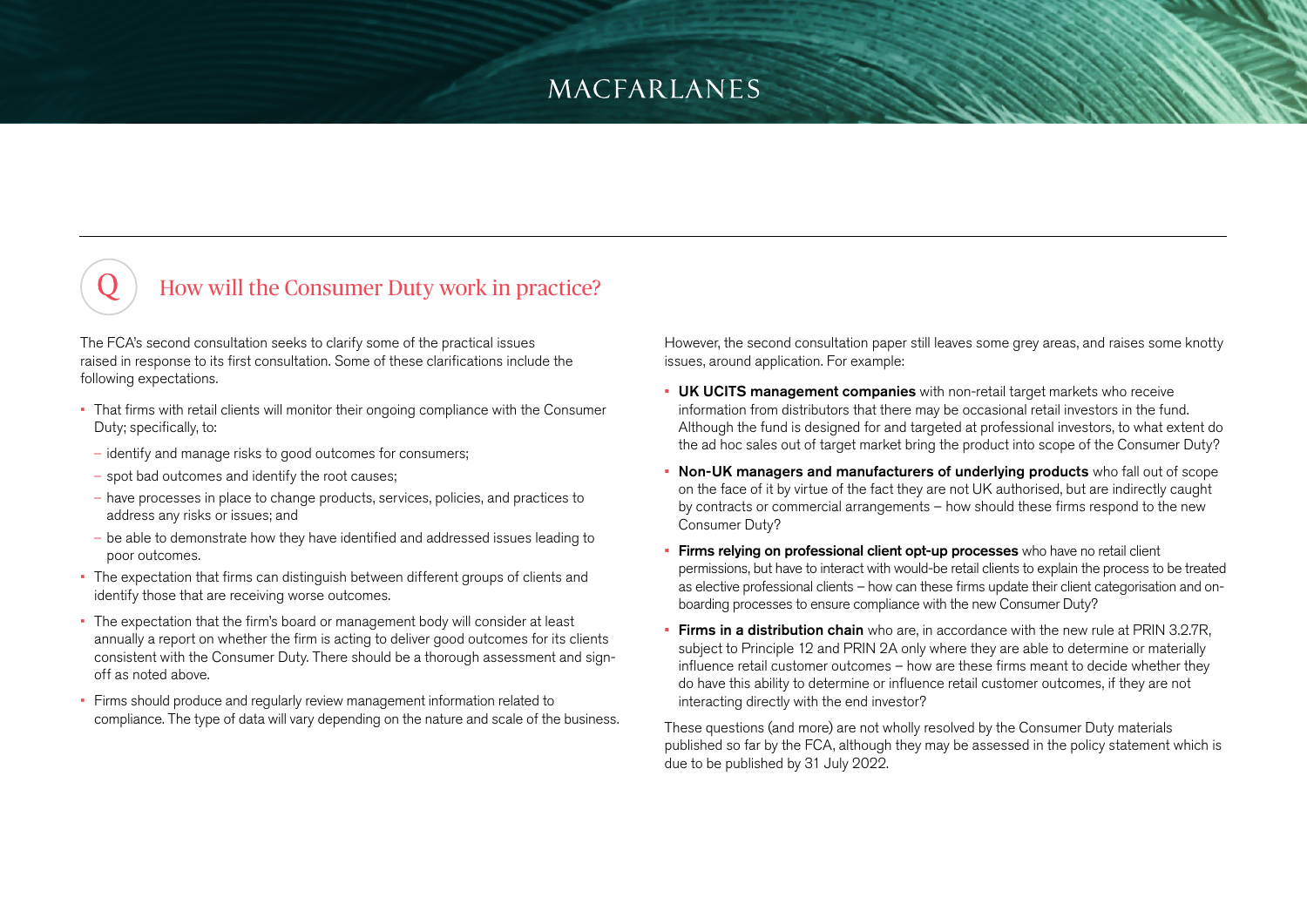### How will the regulator enforce the Consumer Duty?

The FCA sees the implementation of the Consumer Duty as an integral part of its transition to become a data regulator. This suggests that there will be a heavy expectation of increased firm reporting as the regulator seeks to intervene based on information that it has received. Firms can expect more supervisory focus on their capacity to generate and accurately report data. It is likely that data points will be standardised among types of regulated business over time, so that the FCA is able to make meaningful market-wide comparisons.

At the outset it intends to act against the most serious instances of wrongdoing. The FCA's broader reforms to and integration of the regulator's approach to authorisation and supervision, including tools such as thematic reviews, feed into this. In turn, supervision is likely to closely inform the FCA's policy developments and communications to the market.

In time, the FCA expects to act in a more preventative manner, seeking to identify and intervene before harm occurs. This could mean not only more rapid and prescriptive guidance and rule-making but also greater use of powers such as product intervention bans (previously used for instance, in respect of speculative mini-bonds and contingent capital instruments sold to retail investors). Much will depend on the FCA's clear and early communication of its concerns to avoid too many surprises for the market.

## What is the timing?

The timeline for implementation is aggressive. Between the finalisation of the rules in 2022 and implementation by 30 April 2023, firms will have roughly a year to prepare for and achieve initial compliance.

The Consumer Duty will be introduced during a period of ongoing regulatory flux, in which several regulatory reviews are underway and new rules will be brought in. For example, the Consumer Duty requires firms to undertake a thorough review of their investor communications. At the same time, the UK is due to review its investor disclosures regime and has, earlier this year, implemented changes to the PRIIPs disclosure for retail investors. Firms will need to embed Consumer Duty considerations into their regulatory change projects and vice versa.

It is evident that the Consumer Duty will be the primary policy focus for most FCA regulated firms over the coming year, and it will be the focal point for both business change and conduct. Firms that fail to act in good time are more likely to face problems further down the line.